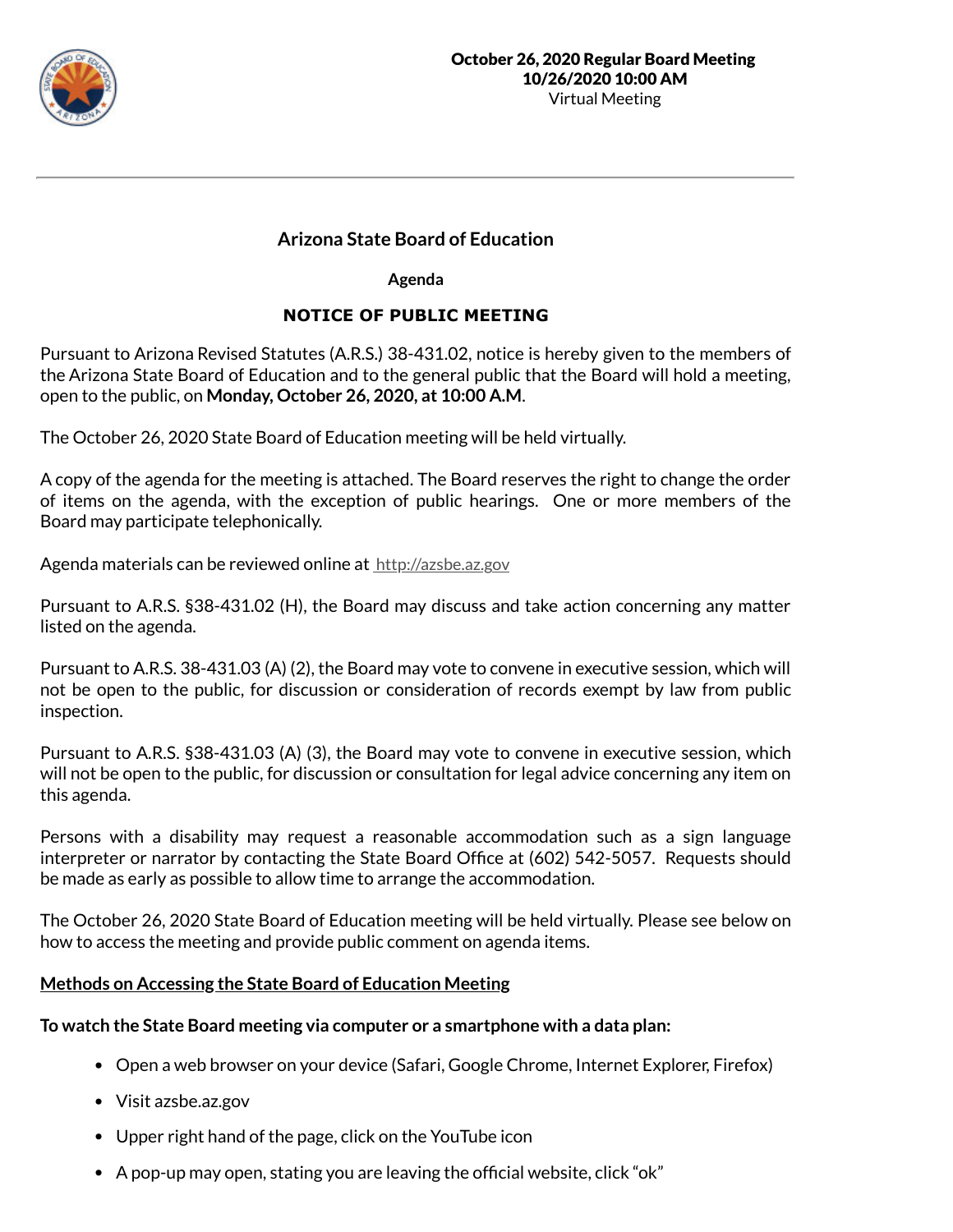When the meeting starts, you will see a "live" video. If you do not see this, and the meeting's start time has passed, you may need to hit the refresh button on your browser

Direct Link: https://www.youtube.com/channel/UCsNwAaD9tyciKskyp0R2e5A

If you do not have internet access to watch the meeting, please contact the Board's office at (602) 542-5057 and a staff member will assist you.

## **Procedure for Submitting Public Comment:**

For individuals wishing to submit public comment (Agenda Items #2, #4, #6 and #8)

#### **Written Comment:**

Written comments for the meeting will be accepted by:

- email inbox@azsbe.az.gov
- fax to  $(602)$  542-3046
- USPS to 1700 W. Washington St., Executive Tower, Suite 300, Phoenix, Arizona 85007

## **The deadline to submit a written comment will be Friday, October 23, 2020 at 12:00 PM.**

Written comments received after the deadline will not be posted and will not be provided to members.

Written comments will not be read into the record, however, staff will post all written comments received by the deadline on the Boards' agenda by **Friday, October 23, 2020 at 5:00 PM.**

#### **Verbal Comment:**

Individuals must register to submit a verbal comment at the meeting. Please use the link below to register.

#### **The deadline to register for a verbal comment will be Friday, October 23, 2020 at 12:00 PM.**

By registering, you are submitting a request to speak form and Board staff will call on you to speak during the appropriate public comment agenda item.

Individuals who register after the noon deadline on October 23, 2020 will not be provided the opportunity to give verbal public comment at the meeting.

Please review the Board's agenda to determine at which public comment agenda item (#2, #4, #6, #8) you will be called. The name in which you register **MUST** match the name on the account when signing into the meeting to speak. Prior to the meeting, you may need to download the Zoom application to your device and create an account to ensure name matching. Board staff will only call speakers once and then will move on to the next speaker. If you miss your turn, Board staff will attempt again at the end of the list. The order in which names are called will be in the order in which the registrations are received.

All Board policies in regard to public comment at in-person meetings are transferable to verbal public comment for virtual meetings. Verbal public comments are limited to three minutes unless adjusted by the State Board President at the start of the meeting.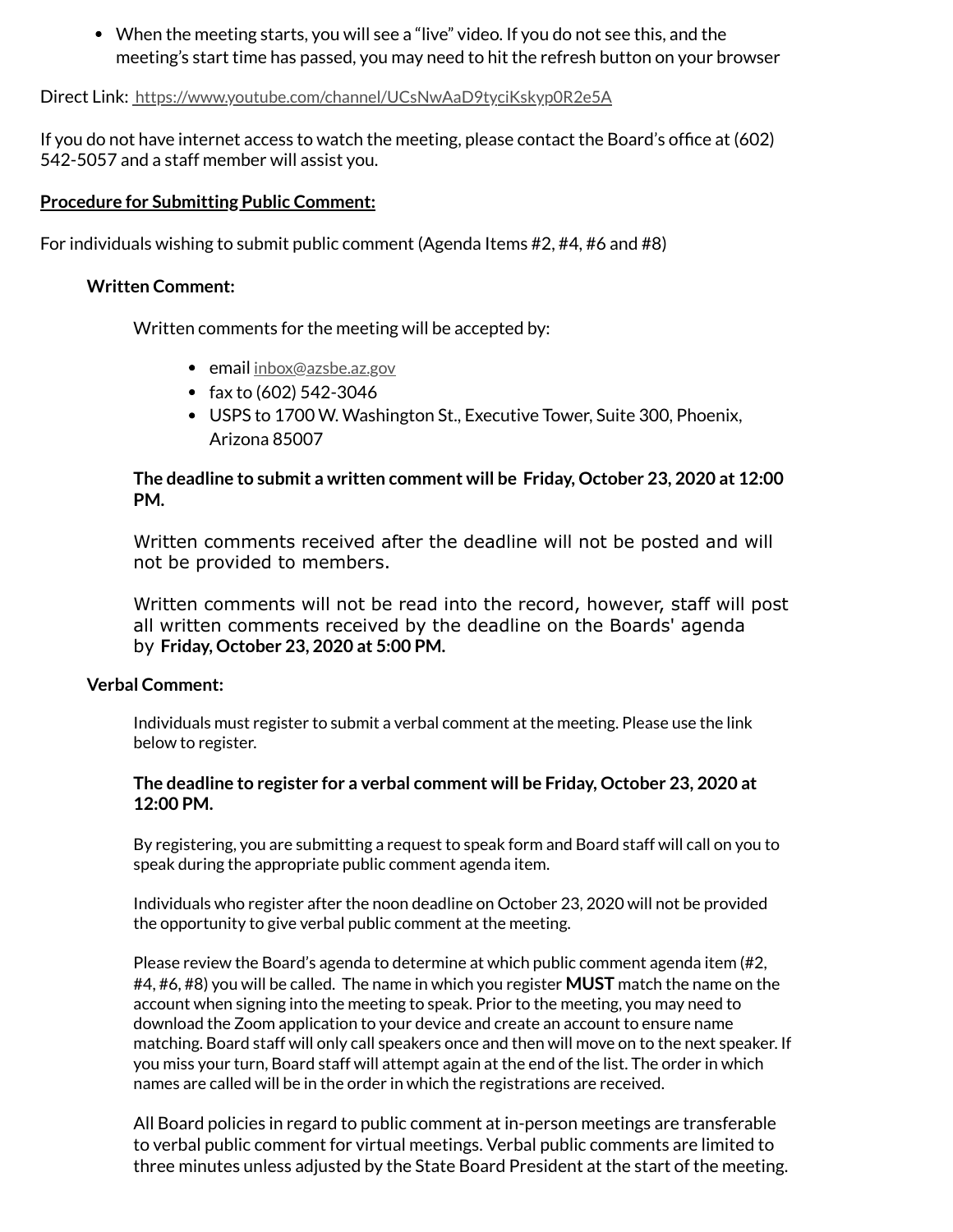Please use this link to register:

**https://us02web.zoom.us/webinar/register/WN\_\_u5QAHL7Trq5tB5atMEOvQ**

If you need assistance with registering, please contact the Board's office at (602) 542-5057 and a staff member will assist you

If you do not have internet access to register for a virtual comment, please contact the Board's office at (602) 542-5057 and a staff member will assist you.

DATED AND POSTED this 15th day of October, 2020.

Arizona State Board of Education

By:

Alicia Williams Executive Director (602) 542-5057

10:00 a.m. CALL TO ORDER AND ROLL CALL

## 1. BUSINESS REPORTS

- A. President's Report
	- 1. Date and time for the State Board's Special Meeting
- B. Superintendent's Report
	- 1. Update on Department Activities
	- 2. Student Advisory Council Updates
- C. Executive Director's Report
	- 1. Update on Board staff

## 2. CALL TO THE PUBLIC

## 3. CONSENT AGENDA

A. Approval of the 2021 State Board of Education and State Board for Vocational and Technical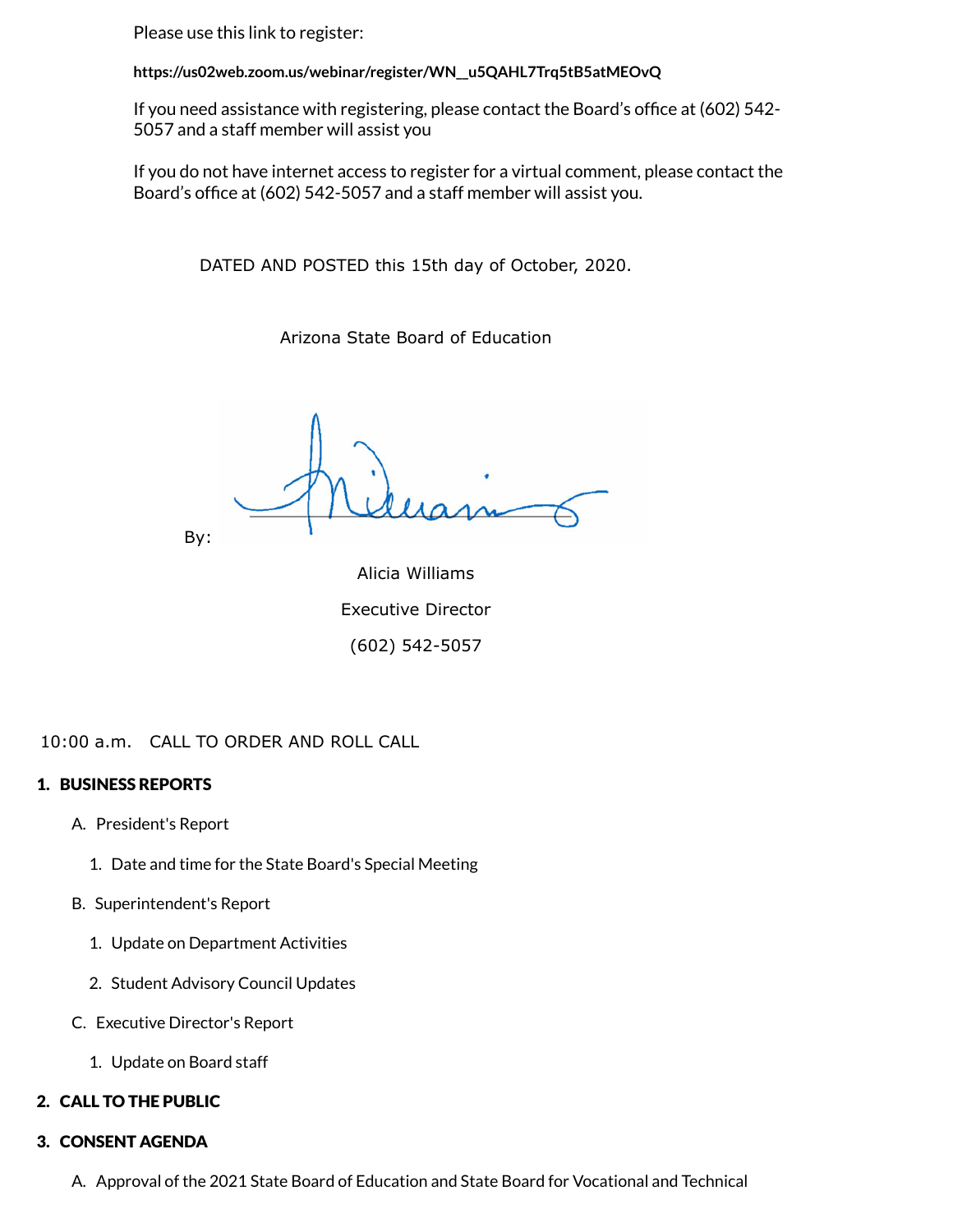Education meeting schedule

- B. Approval of the expenditure of the Fiscal Year 2020 Further Consolidated Appropriations Act funds: National School Lunch Program Equipment Grant 2020
- C. Approval of the addition of degrees to the degree matrix to meet the Subject Matter Expert certificate degree requirement and subject knowledge exam waiver
- D. Approval of the Move on When Reading (MOWR) local education agency (LEA) and charter school literacy plans for release of K-3 Reading Base
- E. Update on the semi-annual progress of Simon Consulting, L.L.C., as receiver for Murphy Elementary School District and Cedar Unified School District
- F. Approval of appointment to the Professional Practices Advisory Committee
- G. Approval of Angel Jannasch-Pennell to the Certification Advisory Committee

## 4. CALL TO THE PUBLIC

## 5. GENERAL SESSION

- A. Presentation, discussion and possible action to close rulemaking procedures for A.A.C. R7-2-301 Minimum Course of Study and Competency Goals for Students in Common Schools and R7-2-302 Minimum Course of Study and Competency Requirements for Graduation from High School
- B. Presentation, discussion and possible action to close rulemaking procedures on A.A.C. Article 15 Empowerment Scholarship Accounts
- C. Presentation, discussion and possible action to open rulemaking procedures on A.A.C. R7-2-312 Honorary High School Diploma
- D. Update on rulemaking procedures on A.A.C. R7-2-615.01 Special Education Endorsements

## 6. CALL TO THE PUBLIC

#### 7. CONSENT AGENDA - CERTIFICATION ENFORCEMENT ACTIONS

- A. Approval of the voluntary surrender of the educator certificates held by:
	- 1. Eric Bodznick, Case no. C-2019-000764
		- a. Eric Bodznick, Case no. C-2019-000764 Supporting Documents
	- 2. David Hannah, Case no. C-2020-000775
		- a. David Hannah, Case no. C-2020-000775 Supporting Documents
	- 3. David Bartlett, Case no. C-2020-001787
		- a. David Bartlett, Case no. C- Supporting Documents

#### 8. CALL TO THE PUBLIC

## 9. GENERAL SESSION - CERTIFICATION ENFORCEMENT ACTIONS

- A. Presentation, discussion and possible action to approve the Negotiated Settlement Agreements for:
	- 1. Charlene Martens, Case no. C-2019-795R